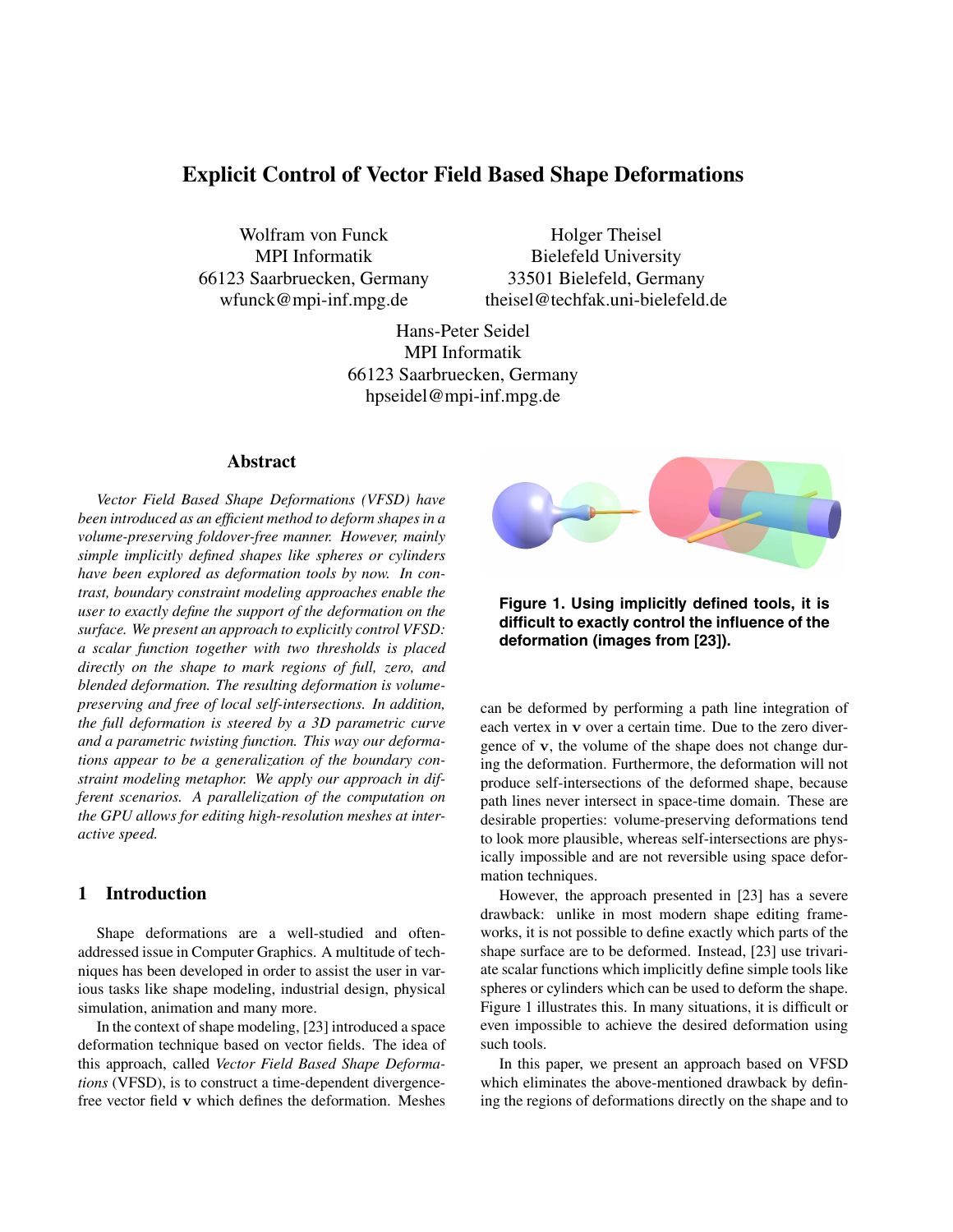define the full deformation by a 3D parametric curve and a scalar twisting function. This approach is mainly motivated by boundary constraint modeling approaches. They are widely used in recent shape editing frameworks: by placing boundary constraints directly on the surface, the user can exactly define which parts of the surface are deformed by what amount. In fact, from the user's point of view our approach can be considered as a generalization of boundary constraint modeling: by choosing appropriate parameters, our method gives a similar look-and-feel as boundary constraint modeling approaches. However, we also show that our method can handle deformations which are impossible to obtain by boundary constraint modeling.

The rest of the paper is organized as follows: Section 2 gives an overview of previous shape deformation approaches and reviews the VFSD method. Section 3 describes our approach from the user's point of view. Section 4 shows the underlying vector field construction. Section 5 gives details about our GPU-based implementation. Section 6 describes different applications, among them a scenario which - from the users's point of view - is similar to boundary constraint modeling. Section 7 evaluates our method, while conclusions are drawn in section 8.

## **2 Related Work**

Out of the large pool of existing shape deformation approaches, we want to give an overview of the most relevant ones, with respect to our work. These include boundary constraint modeling, handle-controlled deformations, volume-preserving deformations and foldover-free deformations. Finally, we review the VFSD method.

Most boundary constraint modeling techniques are surface-based and compute the deformation as the solution of a curvature energy minimization problem with respect to given boundary constraints. By modifying the boundary constraints, the user can precisely control the deformation. Multiresolution methods [14, 7] allow for fast computations and preservation of small-scale features. Recent approaches solve the Laplace/Poisson equations [1, 15, 22, 24, 16, 25] and emphasize correct deformation of local detail. These methods are based on the solution of large sparse linear systems and require a certain sampling quality of the deformed mesh. In order to increase efficiency and robustness, [8] introduced a boundary constraint modeling technique based on space deformations. Besides the ability to deform nonpolygonal surfaces like point-based models, the approach allows for interactive deformations of highly complex geometry by shifting the computation to the GPU.

Many techniques use the concept of a control handle: the user selects some part of the surface and deforms it in order to control the deformation of the complete shape. Prominent representatives of this approach are Wires [21], implictly defined occluders [5], shape modeling with pointsampled geometry [19] and Twister [17]. These methods are efficient because they don't rely on linear system solvers. However, the deformed surface is not optimized with respect to curvature energy.

In order to produce natural, physically plausible deformations, several techniques have been designed that preserve the volume of a shape under deformation. While [26] uses a volumetric graph Laplacian to preserve volumetric details, other approaches explicitly try to keep the volume constant, either globally [11, 9, 20, 4, 13] or locally [6]. The Swirling Sweepers method [2] preserves volume implicitly by utilizing basic volume-preserving space deformations.

Self-intersecting surfaces are undesirable because of two reasons: they are physically impossible and the cannot be reversed by space deformations. A number of approaches dealing with this issue exist [18, 10, 6, 3, 2].

Being based on scalar and vector fields, the shape deformation technique in [12] is also related to our work, but takes a totally different approach.

#### **Vector Field Based Shape Deformations**

In [23],  $C<sup>1</sup>$  continuous time-dependent 3D divergencefree vector fields  $\mathbf{v}(\mathbf{x}, t)$  are constructed in order to deform the meshes via pathline integration of their vertices. The resulting space deformation is volume-preserving, selfintersection-free, independent of the shape representation and requires no precomputation. For the sake of completeness, we review the method here.

The vector field **v** is computed as

$$
\mathbf{v}(\mathbf{x},t) = \nabla p(\mathbf{x},t) \times \nabla q(\mathbf{x},t)
$$
 (1)

where p, q are piecewise  $C^2$  continuous time-dependent scalar fields and  $\nabla$  describes the (spatial) gradient. The regions of deformation are defined by a time-dependent scalar field  $r(\mathbf{x}, t)$  and two constant thresholds  $r_i < r_o$ : if a point **x** is in the inner region at the time t (i.e., if  $r(\mathbf{x}, t) < r_i$ ),  $x$  undergoes a full deformation at the time  $t$ ; if  $x$  is in the outer region (i.e.  $r_o \leq r(\mathbf{x}, t)$ ), **x** remains undeformed, and for **x** in the intermediate region (i.e.  $r_i \leq r(\mathbf{x}, t) < r_o$ ), the deformation of **x** is obtained by a blending process. This way we get

$$
p(\mathbf{x},t) = \begin{cases} e(\mathbf{x},t) & \text{if } r(\mathbf{x},t) < r_i \\ (1-b(\mathbf{x},t)) \cdot e(\mathbf{x},t) + b(\mathbf{x},t) \cdot 0 \\ 0 & \text{if } r_i \le r(\mathbf{x},t) < r_o^{(2)} \\ 0 & \text{if } r_o \le r(\mathbf{x},t) \end{cases}
$$

$$
q(\mathbf{x},t) = \begin{cases} f(\mathbf{x},t) & \text{if } r(\mathbf{x},t) < r_i \\ (1-b(\mathbf{x},t)) \cdot f(\mathbf{x},t) + b(\mathbf{x},t) \cdot 0 \\ 0 & \text{if } r_i \le r(\mathbf{x},t) < r_o^{(3)} \\ 0 & \text{if } r_o \le r(\mathbf{x},t) \end{cases}
$$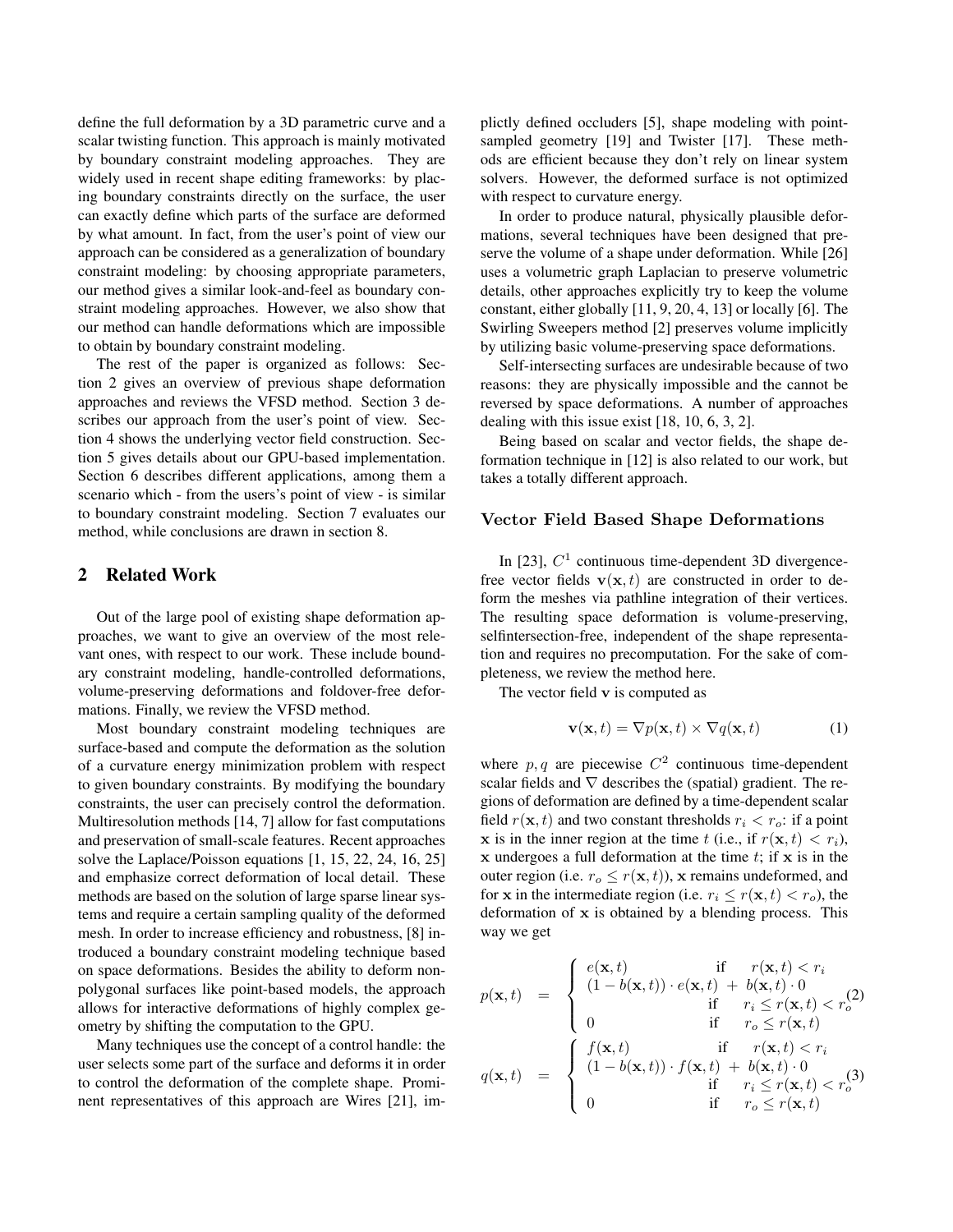where  $e, f$  are simple time-dependent analytic (e.g., linear or quadratic) scalar fields, and the blending function  $b$  is defined as

$$
b(\mathbf{x},t) = \sum_{i=0}^{4} w_i B_i^4 \left( \frac{r(\mathbf{x},t) - r_i}{r_o - r_i} \right)
$$
(4)

where  $B_i^4$  describe the well-known Bernstein polynomials<br>and  $(w_2 - w_1) = (0, 0, 0, 1, 1)$ . Then, different choices of and  $(w_0, ..., w_4) = (0, 0, 0, 1, 1)$ . Then, different choices of  $e, f, r$  give different modeling metaphors. For instance, a translation of the inner region along a (normalized) vector **t** can be obtained by  $e, f$  as linear fields with  $\nabla e \cdot \nabla f =$  $\nabla e \cdot \mathbf{t} = \nabla f \cdot \mathbf{t} = 0$  and  $(\nabla e)^2 = (\nabla f)^2 = 1$ . To get a rotation around an axis defined by a point **z** and a vector **t**, we choose

$$
e(\mathbf{x},t) = \mathbf{t} \cdot (\mathbf{x} - \mathbf{z}) \quad , \quad f(\mathbf{x},t) = (\mathbf{t} \times (\mathbf{x} - \mathbf{z}))^{2}.
$$
 (5)

In  $[23]$ , r has been chosen only implicitly to define simple regions (e.g., spheres, cylinders) as regions of deformation.

#### **3 Our approach from the user's point of view**

In this section we give a user's oriented view to our approach. The main difference to [23] is that we define the regions of deformation directly on the shape instead of implicitly by a scalar field. Given a shape (here defined as triangular mesh), the user defines a continuous scalar function  $s(\mathbf{x})$  on the shape. Together with two thresholds  $s_i < s_o$ , s defines three regions of deformation on the shape: a vertex **x** in the inner region (i.e.,  $s(\mathbf{x}) \leq s_i$ ) undergoes a full deformation, a vertex **x** in the outer region (i.e.,  $s_o \leq s(\mathbf{x})$ ) remains undeformed, whereas the deformation in the intermediate region (i.e.  $s_i < s(\mathbf{x}) < s_o$ ) is obtained by a blending approach. Without loss of generality, we use  $s_i = 0$  and  $s<sub>o</sub> = 1$  throughout this paper.

Furthermore we note that in the inner and the outer region, s does not contribute to the computation of the deformation. Therefore we can safely set  $s = 0$  in the inner region and  $s = 1$  in the outer region. We achieve a continuous scalar function  $s \in [0, 1]$  on the shape which defines for every vertex **x**:

|  | $s = 0 \rightarrow$ full deformation        |
|--|---------------------------------------------|
|  | $0 < s < 1 \rightarrow$ blended deformation |
|  | $s = 1 \rightarrow$ no deformation.         |
|  |                                             |

Figure 2 illustrates the scalar field s on a shape by color coding: blue means  $s = 0$ , red means  $s = 1$ , while the intermediate color values are smoothly color interpolated. In addition to this color coding, the separation curves between the different regions are highlighted. Also, in this and the following images, as well as the accompanying video, the



**Figure 2. (a) The deformation is defined by two closed polygons on the shape and a** parametric curve  $c(t)$ ; (b) path line integra**tion at**  $t = 1/2$ **; (c) path line integration at**  $t = 1$ **is the desired deformation.**

small white sphere on the curve visualizes the current integration time, while the dark sphere represents the target time for the integration. The target time can be interactively moved by the user.

During the deformation (i.e., the path line integration of the vertices), the location of the vertices change. During this process we keep  $s(x)$  constant to the originally assigned values unless  $s$  is recomputed on the user's request at a certain stage of the deformation.

To define the full deformation (i.e., the deformation which vertices undergo in the inner region) itself, most modern approaches define a handle which is interactively placed at its destination point and orientation. Due to its nature, our approach is able to consider not only the end point of the deformation but also the way it takes. Therefore, we define the deformation by a parametric curve  $c(t)$ ,  $t \in [0, 1]$ , where **c**(0) lies on the inner region of the shape. Note that **c** can be constructed in two ways: either by explicitly defining the curve (e.g., as B-spline curve), or by interactively moving **c**(0). Figure 2 explains an example.

In addition, a twisting effect during the deformation can be defined by defining a continuous scalar function  $\alpha(t)$ ,  $t \in [0, 1]$ . It describes the twisting angle during the deformation along  $c(t)$ : during the complete deformation (i.e., the path line integration from  $t = 0$  to 1), a twisting by the angle  $\alpha(1)-\alpha(0)$  is carried out. If  $\alpha(t) =$ const, no twisting is involved into the deformation.

## **4 Constructing the vector field**

In this section we describe how to use VFSD with a control of the deformation as described in section 3. It turns out that we can rely on the vector field construction described in (1)–(4). In fact, we only have to modify the definition of  $e, f$  and r to get the desired control of the deformation. The choice of  $r$  is responsible to control the regions of deformation on the surface, while  $e, f$  describe the deformation in the inner region.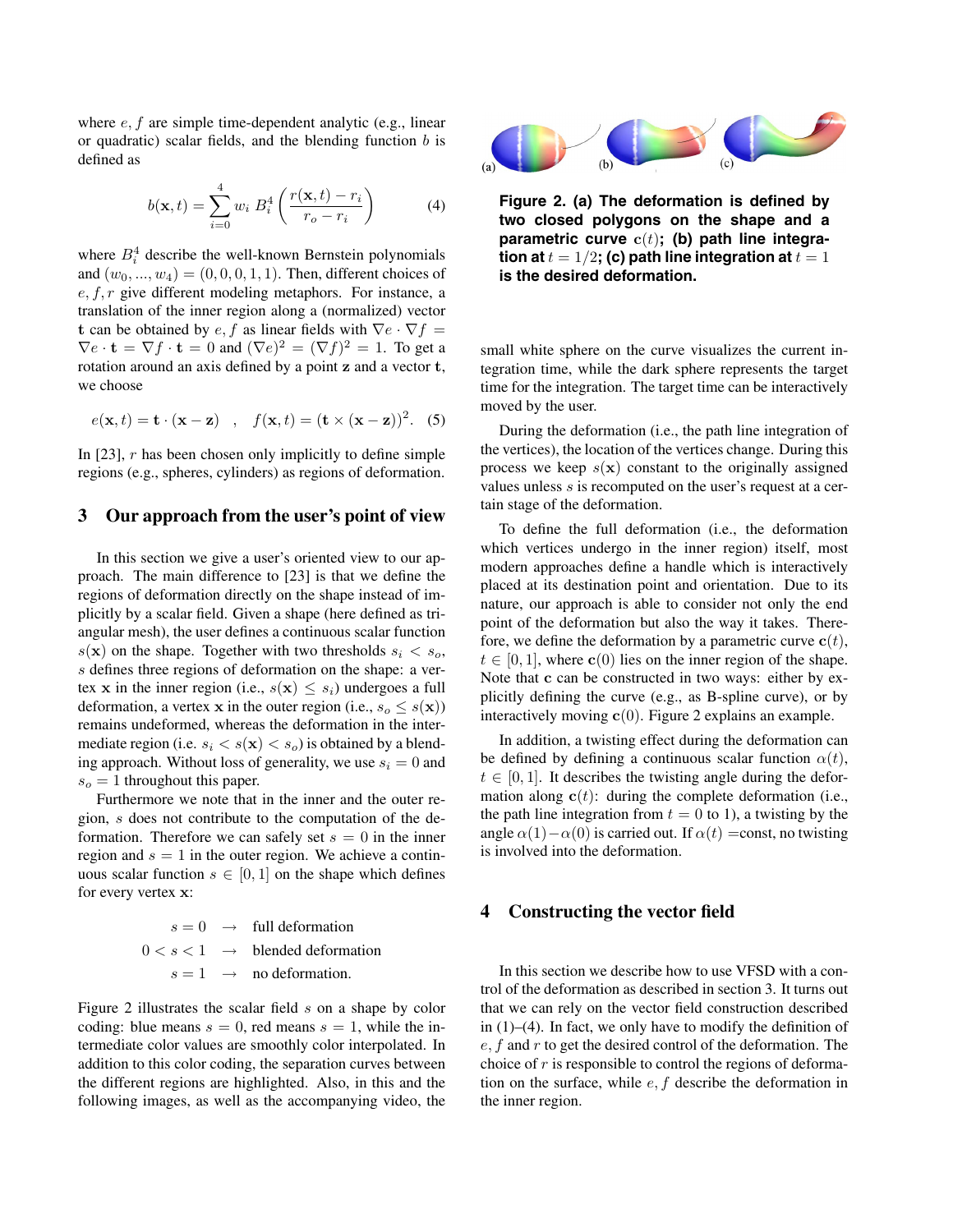#### **4.1 Constructing** r

The function  $r(\mathbf{x}, t)$  together with  $r_i, r_o$  define the region of the deformation. Conceptually,  $r$  has to be defined as a time-dependent volumetric function, since both  $r$  and  $\nabla r$  contribute to the definition of **v** by (1)–(4). However, *r* and  $\nabla r$  are only evaluated at the surface of the shape, i.e. at the shape vertices. We use this fact to estimate  $r$  and  $\nabla r$  at each vertex **x** out of the scalar field s which is only defined on the shape. In fact, we set  $r(\mathbf{x}, t) = s(\mathbf{x})$  for each vertex. To estimate  $\nabla r(\mathbf{x}, t)$ , we consider s at **x** an all adjacent vertices in the 1-ring of **x**. To do so, we apply a least-square fitting approach of the linear approximation of r in the neighborhood of **<sup>x</sup>**: we solve

$$
\begin{bmatrix}\nr(\mathbf{x},t) = s(\mathbf{x}) & , \quad \nabla r(\mathbf{x},t) \cdot \mathbf{n}(\mathbf{x},t) = 0 \\
\sum_{\mathbf{y} \in R_1(\mathbf{x})} (r(\mathbf{y},t) - s(\mathbf{y}))^2 \rightarrow \min\n\end{bmatrix}
$$
\n(6)

where  $R_1(\mathbf{x})$  is the 1-ring of **x** and  $\mathbf{n}(\mathbf{x}, t)$  is the estimated shape normal at the vertex **x**. This means that we assume a zero direction derivative of  $r$  in normal direction. Assuming r to be linearly approximated,  $(6)$  has a unique solution for r and  $\nabla r$ . Finally we set  $r_i = 0$  and  $r_o = 1$  to get a complete estimation of r, r*i*, r*o* from the explicitly defined <sup>s</sup>.

## **4.2 Constructing** e, f

The scalar fields  $e, f$  are responsible for the definition of the deformation in the inner region. They have to be chosen such that the deformation in the inner region follows the curve  $c(t)$ , and no distortions in the inner region are introduced during the deformation. To do so, we can choose e, f to define a rotation or a translation, and

$$
\mathbf{v}(\mathbf{c}(t),t) = \dot{\mathbf{c}}(t). \tag{7}
$$

Since  $c(0)$  is in the inner region of the deformation, this is equivalent to

$$
\nabla e(\mathbf{c}(t),t) \times \nabla f(\mathbf{c}(t),t) = \dot{\mathbf{c}}(t). \tag{8}
$$

In order to define a translation in the inner region, we define  $\mathbf{v}(\mathbf{x}, t) = \mathbf{v}(t)$  as a time-dependent constant field in the inner region. To do so, e, f are time-dependent linear scalar fields with

$$
\nabla e(\mathbf{x}, t) \cdot \dot{\mathbf{c}}(t) = \nabla f(\mathbf{x}, t) \cdot \dot{\mathbf{c}}(t) =
$$

$$
\nabla e(\mathbf{x}, t) \cdot \nabla f(\mathbf{x}, t) = 0,
$$
(9)

$$
\|\nabla e(\mathbf{x},t)\| = \|\nabla f(\mathbf{x},t)\| = \sqrt{\|\dot{\mathbf{c}}(t)\|},
$$
  
\n
$$
e(\mathbf{c}(t),t) = f(\mathbf{c}(t),t) = 0.
$$
\n(10)

Note that (10) gives a unique definition of  $e, f$  except for one degree of freedom: the direction of  $\nabla e$  (or  $\nabla f$  respectively) can be chosen arbitrary but perpendicular to  $\dot{\mathbf{c}}(t)$ .



**Figure 3. Local translation along the curve**  $c(t)$  for  $t = 0, 1/2, 1$ : the inner region follows **the curve but does not change its orientation.**



**Figure 4. Local rotation along the curve**  $c(t)$ for  $t = 0, 1/2, 1$ : the inner region follows the **curve both in location and orientation.**

However, it turns out that this degree of freedom does not have any influence on the definition of **v**. Figure 3 illustrates a local translation of the inner region along the curve **. As we can see there, the inner region follows the curve**  $c(t)$  but does not change its orientation.

In order to enable both the location and the orientation to follow  $c(t)$ , we define the inner deformation as a rotation around a rotational axis perpendicular to the osculating plane of **c** and passing through the curvature center of **c**. In fact, we compute the curvature center as

$$
\mathbf{z}(t) = \mathbf{c} + \frac{\ddot{\mathbf{c}}(\dot{\mathbf{c}} \cdot \dot{\mathbf{c}})^2 - \dot{\mathbf{c}}(\dot{\mathbf{c}} \cdot \dot{\mathbf{c}})(\dot{\mathbf{c}} \cdot \ddot{\mathbf{c}})}{(\dot{\mathbf{c}} \cdot \dot{\mathbf{c}})(\ddot{\mathbf{c}} \cdot \ddot{\mathbf{c}}) - (\dot{\mathbf{c}} \cdot \ddot{\mathbf{c}})^2}
$$
(11)

and the direction of the rotation axis as

$$
\mathbf{t}(t) = (\dot{\mathbf{c}} \times \ddot{\mathbf{c}}). \tag{12}
$$

Then  $e(\mathbf{x}, t)$ ,  $f(\mathbf{x}, t)$  are defined as

$$
e = \mathbf{t} \cdot (\mathbf{x} - \mathbf{z}) \quad , \quad f = (\mathbf{t} \times (\mathbf{x} - \mathbf{z}))^{2} - (\mathbf{c} - \mathbf{z})^{2}. \tag{13}
$$

It is straightforward exercise in algebra to show that (11), (12) and (13) give (8). Figure 4 illustrates a local rotation of the inner region: both its location and its orientation move along  $c(t)$ .

In order to incorporate an additional twisting along the tangent of **c**, we define an additional divergence-free vector field  $\tilde{\mathbf{v}}$  out of the scalar fields  $\tilde{e}$ ,  $f$ ,  $\tilde{r}$  similar to (1)–(4) by setting  $\tilde{r} = r$  and  $\tilde{e}$ , f defining a rotation around the axis  $\mathbf{c}(t) + \lambda \dot{\mathbf{c}}(t)$ . In fact, we set

$$
\tilde{e}(\mathbf{x},t) = \frac{\dot{\alpha}(t)}{2\pi}(\mathbf{x}-\mathbf{c}(t))\cdot\dot{\mathbf{c}}(t), \tilde{f}(\mathbf{x},t) = ((\mathbf{x}-\mathbf{c}(t))\times\dot{\mathbf{c}}(t))^2.
$$
\n(14)

Then  $\tilde{e}$ ,  $\tilde{f}$  define a new vector field  $\tilde{v}$  which is simply added to  $\mathbf{v}(\mathbf{x}, t)$  for the path line integration. Figure 5 illustrates a twisting effect.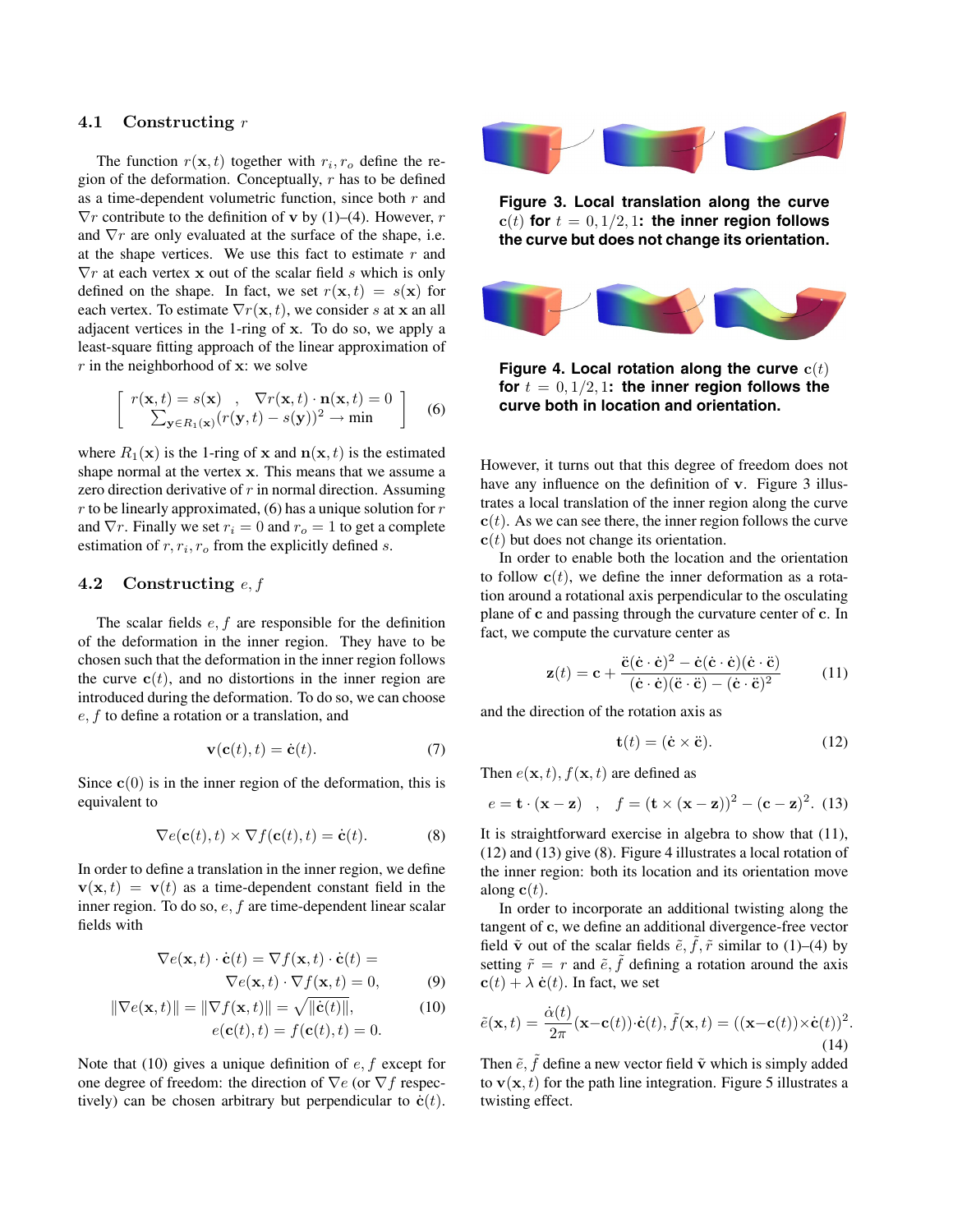

**Figure 5. Local rotation and twisting along the curve**  $c(t)$  **for**  $t = 0, 1/2, 1$ .

## **5 Implementation**

In order to get interactive deformations for complex meshes, we shift the computation to the GPU. Here we use a General Purpose GPU Computing (GPGPU) approach: All necesseray data is stored in textures, and the computation is performed in a fragment shader by rendering a quad. When we want to deform a mesh, we first have to store the initial vertex positions together with the scalar field  $s$  in a texture, the *vertex texture*. Similarly, normals and gradients are stored in the *normal texture* and the *gradient texture*, respectively. Since the estimation of normals and gradients depends on the mesh connectivity, we also need to represent vertex connectivity as texture: We store up to eight indices of the neighbor vertices for each vertex in the *connectivity texture* (we only used meshes with a vertex valence smaller than nine). While the connectivity stays fixed throughout the deformation, vertex positions, normals and gradients are updated in each integration step. This is realized by four fragment shaders, which are called consecutively in each integration step.

**Normal shader.** In this shader, the normal of a vertex is computed as the normalized sum of the normals of the adjacent triangles. The necessary input is the vertex texture and the connectivity texture. The result is written to the normal texture.

**Gradient shader.** This shader estimates the gradient  $\nabla r$ as described in Section 4.1. For this estimation, it uses the the vertex texture, the normal texture and the connectivity texture and renders the result to the gradient texture.

**Smoothing shader.** Due to small scale normal variations, the previously computed gradient is generally not smooth enough to give smooth deformations. To solve this problem, the smoothing shader performs a Laplacian smoothing on the estimated gradient: For a fixed number of steps, the gradient vector of each vertex is moved towards the mean gradient of its 1-ring neighborhood. This shader needs the normal texture, gradient texture and connectivity as input and overwrites the gradient texture.

**Deformation shader.** This shader performs the actual deformation after the gradient has been estimated. It computes a divergence-free vector field as described in Section 4 and performs one integration step of this field. In order to be robust, we use one fourth-order Runge Kutta step here. The input of this shader is the vertex texture and the gradient texture. The result is written to the vertex texture.

Using these shaders, the mesh can be deformed without readback from graphics memory, which would be a bottleneck. Only when we need to access the data (usually after the deformation), we read it from the respective textures.

# **6 Applications**

In this section we introduce different choices of  $s, c, \alpha$ to obtain different application scenarios.

#### **6.1 Geodesic level deformation**

The main advantage of our approach over [23] is the fact that we can define the influence of the deformation directly on the surface, while [23] use implicitly defined scalar fields like the Euclidean distance for this purpose. Using a smooth approximation of the geodesic distance to a point on the surface, we can define the influence of the deformation more intuitively: The user simply selects a vertex on the shape, and the geodesic distance field  $g(x)$  of this point is approximated on the surface. For this, we use Dijkstra's algorithm and smooth the scalar values afterwards using a Kernel with local support. That way, we make sure that the resulting deformation is smooth. Using two user-adjustable thresholds  $g_{min}, g_{max}$ , we define  $s(\mathbf{x})$  as

$$
s(\mathbf{x}) = \begin{cases} 1 - \frac{g(\mathbf{x}) - g_{min}}{g_{max} - g_{min}} & \text{if } g_{min} < g(\mathbf{x}) < g_{max} \\ 1 & \text{if } g(\mathbf{x}) \le g_{min} \\ 0 & \text{if } g_{max} \le g(\mathbf{x}) \end{cases} \tag{15}
$$

In Figure 7 the user has selected the middle finger of a hand shape by clicking on the tip of the finger. By adjusting the thresholds <sup>g</sup>*min*, g*max*, the regions of full and zero deformations have been set such that the deformation affects only this finger.

## **6.2 Emulation of boundary constraint modeling**

In boundary constraint modeling, three regions of deformation are painted onto the surface. They correspond to the regions which are defined by the scalar field s. Note that s actually contains more information than used for boundary constrained modeling: in the intermediate region (i.e., at vertices **x** with  $0 < s(\mathbf{x}) < 1$ , the deformation depends on s. Therefore, in order to emulate boundary constraint modeling, the scalar field  $s$  in the intermediate region has to be chosen automatically. To do so, we compute the approximate geodesic distance  $g_i(\mathbf{x})$  of a vertex **x** to the inner region on the shape, and we compute the approximate geodesic distance  $g<sub>o</sub>(\mathbf{x})$  of **x** to the outer region. Here we use the same smooth approximation as in Section 6.1. In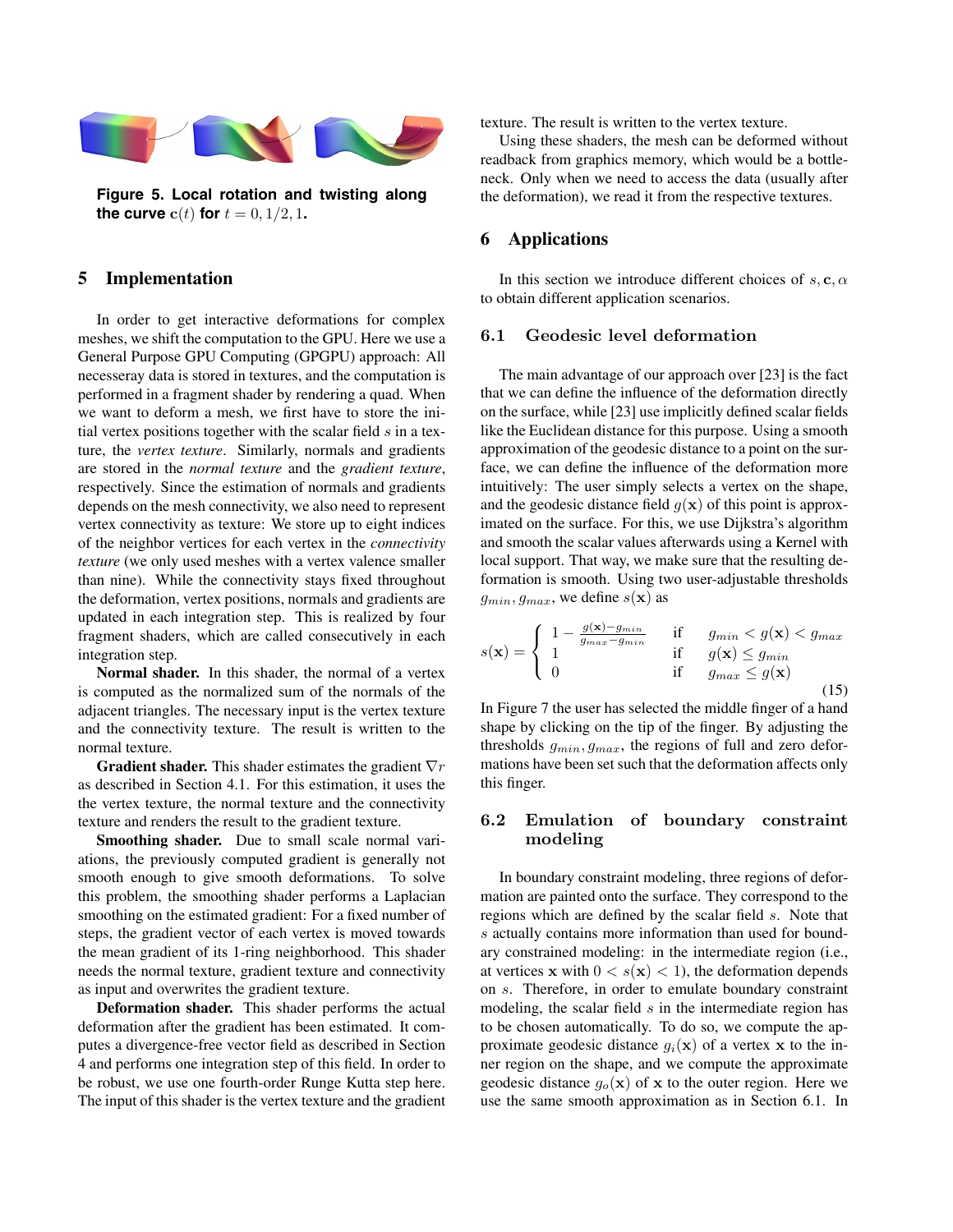

**Figure 6. The squirrel model is deformed from start to target handle.**



**Figure 7. Using the geodesic distance field of a point on the tip of the middle finger, we can deform the finger without affecting other parts of the shape.**

fact, we compute and store the scalar fields <sup>g</sup>*i* and <sup>g</sup>*o* for every vertex in the inner region first by growing from the boundary between inner and intermediate, and intermediate and outer region respectively. Then we set

$$
s(\mathbf{x}) = \frac{g_o(\mathbf{x})}{g_i(\mathbf{x}) + g_o(\mathbf{x})} \left( 0 + \frac{g_i(\mathbf{x})}{g_i(\mathbf{x}) + g_o(\mathbf{x})} \right) 1. \tag{16}
$$

Figure 8 gives an illustration. Figure 9, 10 and 11 show examples how this approach can be used to deform different shapes.

To steer the inner deformation, boundary constrained modeling approaches use a handle which can freely be placed. Since our approach is volume-preserving, we do not consider scaling and therefore use a 6-DOF handle defined by a 3D location **h**, a (normalized) normal vector **m**, and a (normalized) binormal vector **w** with  $\mathbf{w} \cdot \mathbf{m} = 0$ . In order to move a handle  $(h, m, w)$  to  $(\hat{h}, \hat{m}, \hat{w})$ , we construct a cubic curve  $c(t)$  and a twisting function  $\alpha(t)$  such that the deformation realizes the moving of the handle. We



**Figure 8. Computing** s(**x**) **by approximating the geodesic distance between a vertex x and the inner/outer region.**



**Figure 9. By drawing boundaries (white) onto the neck of the horse, the user can specify the influence regions of the deformation.**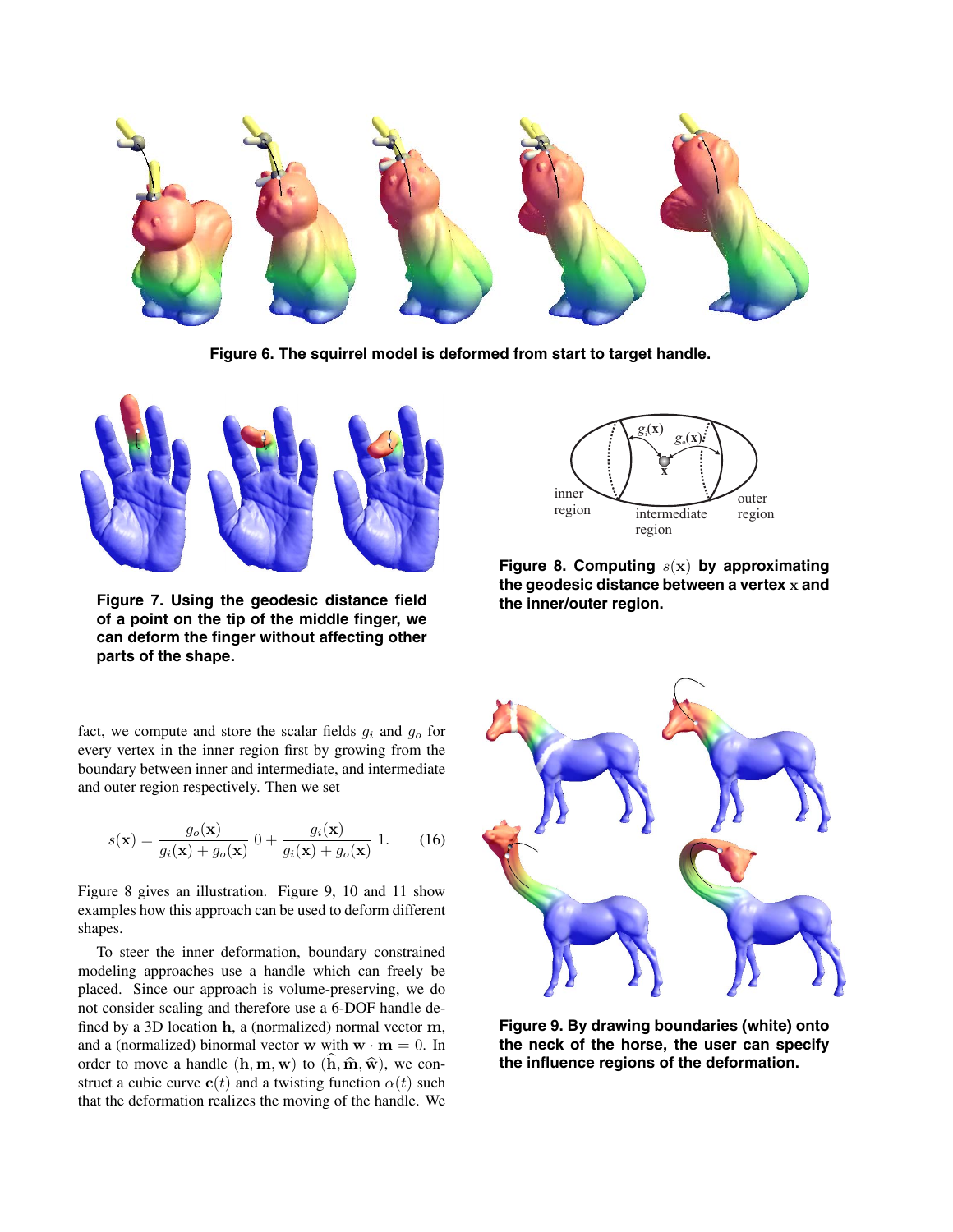

**Figure 10. Due to the chosen boundaries (white), both the head and the front legs of the cow model undergo a full deformation.**



**Figure 11. By choosing appropriate boundaries on Armadillo's arm, realistic bending deformations can be obtained.**

construct  $c(t)$  as a cubic Bezier curve with the Bezier points

$$
\mathbf{b}_0 = \mathbf{h} \quad , \quad \mathbf{b}_1 = \mathbf{h} + \frac{1}{3} (\mathbf{m} \cdot (\hat{\mathbf{h}} - \mathbf{h})) \cdot \mathbf{m} \tag{17}
$$
\n
$$
\mathbf{b}_2 = \hat{\mathbf{h}} - \frac{1}{3} (\hat{\mathbf{m}} \cdot (\hat{\mathbf{h}} - \mathbf{h})) \cdot \hat{\mathbf{m}} \quad , \quad \mathbf{b}_3 = \hat{\mathbf{h}}.
$$

Figure 12a gives an illustration. Figure 13 shows a rather strong bending deformation of the models.

In order to compute the twisting function  $\alpha(t)$ , we compute  $\alpha_0$  as the angle between  $\mathbf{b}_{2p} - \mathbf{h}$  and **w** where  $\mathbf{b}_{2p}$  is the projection of  $\mathbf{b}_2$  onto the plane through **h** perpendicular



**Figure 12. (a) constructing the cubic Bezier curve**  $c(t)$  **to move**  $(h, m, w)$  **to**  $(h, \hat{m}, \hat{w})$ ; (**b**)-**(c) computing**  $\alpha_0$  and  $\alpha_1$  for constructing  $\alpha(t)$ .



**Figure 13. Our approach allows for rather strong bending deformations. The deformation behavior can be controlled by adjusting the radius of the curve.**

to **m**. Figure 12b illustrates this. Furthermore, we compute  $\alpha_1$  as the angle between  $\mathbf{b}_{1p} - \hat{\mathbf{h}}$  and  $\hat{\mathbf{w}}$  where  $\mathbf{b}_{1p}$  is the projection of  $\mathbf{b}_1$  onto the plane through  $\hat{\mathbf{h}}$  perpendicular to  $\hat{m}$ . Figure 12c illustrates this. Then we can compute  $\alpha(t) = (1-t) \alpha_0 + t \alpha_1$  which defines the desired twisting.

In interactive applications, the deformation is not always defined by start and target handle but by interactively moving the handle. Our vector field based approach can deal with this as well: if the handle (**h**, **<sup>m</sup>**, **<sup>w</sup>**) is simply translated to  $(\hat{\mathbf{h}}, \mathbf{m}, \mathbf{w})$ , we can emulate this by constructing  $\mathbf{c}(t) = (1-t)\mathbf{h} + t\mathbf{\hat{h}}$  and  $\alpha(t) = \text{const.}$  If on the other hand the handle (**h**, **<sup>m</sup>**, **<sup>w</sup>**) is not moved but only rotated along the axis  $\mathbf{h} + \lambda \mathbf{t}$  to the handle  $(\mathbf{h}, \hat{\mathbf{m}}, \hat{\mathbf{w}})$ , we can construct a vector field realizing this rotation by choosing  $z = h$  and (5).

## **6.3 Knots and extreme deformations**

There are deformations which can hardly be achieved by approaches based on a certain energy-minimization. Examples are "knots" in a shape or an extreme twisting. Since our approach steers the inner deformation not by a handle but by a curve and a twisting function, we can handle such deformations. Figure 14 shows an example of making a "knot" into a cylinder model. Figure 15 shows a box which is twisted and at the same time deformed along a curve.

## **7 Evaluation**

In this section we evaluate our approach concerning performance, volume preservation, and possible selfintersections.

## **7.1 Performance and volume-preservation**

In the following table, we see a performance benchmark of our GPU implementation, performed on a GeForce 7800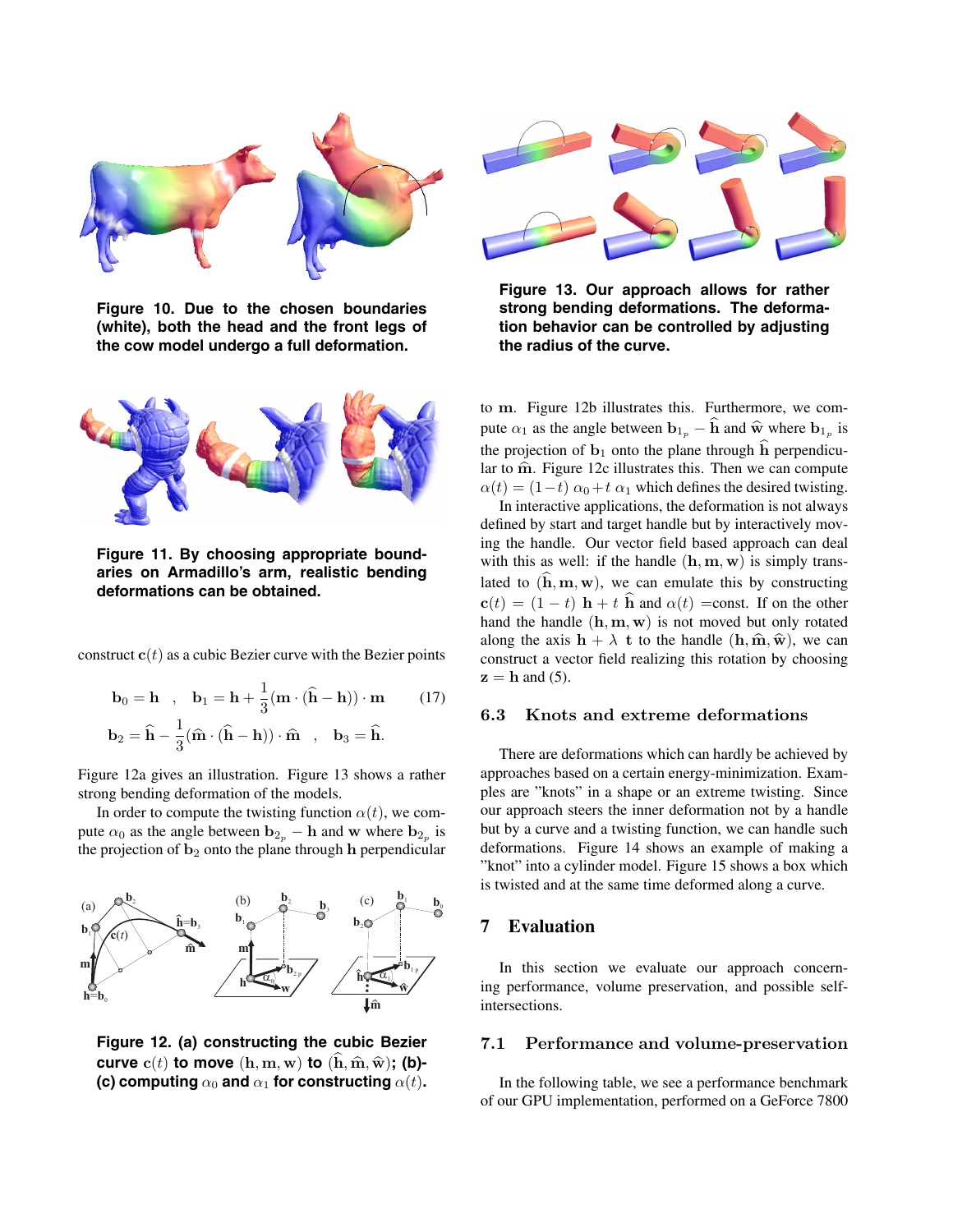

**Figure 14. Thanks to the surface-based def**inition of  $r(\mathbf{x}, t)$  and the curve-guided defor**mation, extreme deformations like knots are possible.**



**Figure 16. Our deformations tend to prevent local self-intersections, while global selfintersections are possible.**

GTX graphics card. In addition, we measured the change of volume with respect to the undeformed shape.

| model    | fig. | vertices | t/step $ ms $ | vol. error |
|----------|------|----------|---------------|------------|
| box      |      | 2,462    |               | 1.8%       |
| bar      | 13   | 9,730    | 9             | $0.4\%$    |
| squirrel | 6    | 9,995    | 9             | 0.08%      |
| horse    | 9    | 19,851   | 22            | 0.7%       |
| cylinder | 14   | 21,302   | 20            | $1.6\%$    |
| hand     | 7    | 53,054   | 55            | $0.01\%$   |

Since the required number of steps depends on the amount of deformation, we have measured the required time for one integration step. For a complete deformation along a cubic Bezier curve, we used 200 – 300 steps to get accurate results. For the time-per-step measurement, we deformed each model completely, i.e. all vertices were integrated. For the volume measurement, we measured the error after the final deformation depicted in the respective figure, in order to give the reader an illustration.

# **7.2 Self-intersections**

The method in [23] was guaranteed to prevent local and global self-intersections because  $r, e, f$  were computed as a global continuous scalar field. Since the method in this paper computes  $r$  only as a local approximation of the shape, global self-intersections cannot be excluded any more. For example, our method does not check if parts of the inner region intersect parts of the outer region during the deformation. However, due to the fact that path lines do not intersect in space-time domain, our method can still guarantee that no local self-intersections occur. Figure 16 shows an example of an extreme deformation where global self-intersections occur but local self-intersections are excluded.

While our deformations do not prevent global selfintersections, they are nevertheless volume-preserving with



**Figure 15. Also extreme twistings combined with a deformation along the control curve are possible.**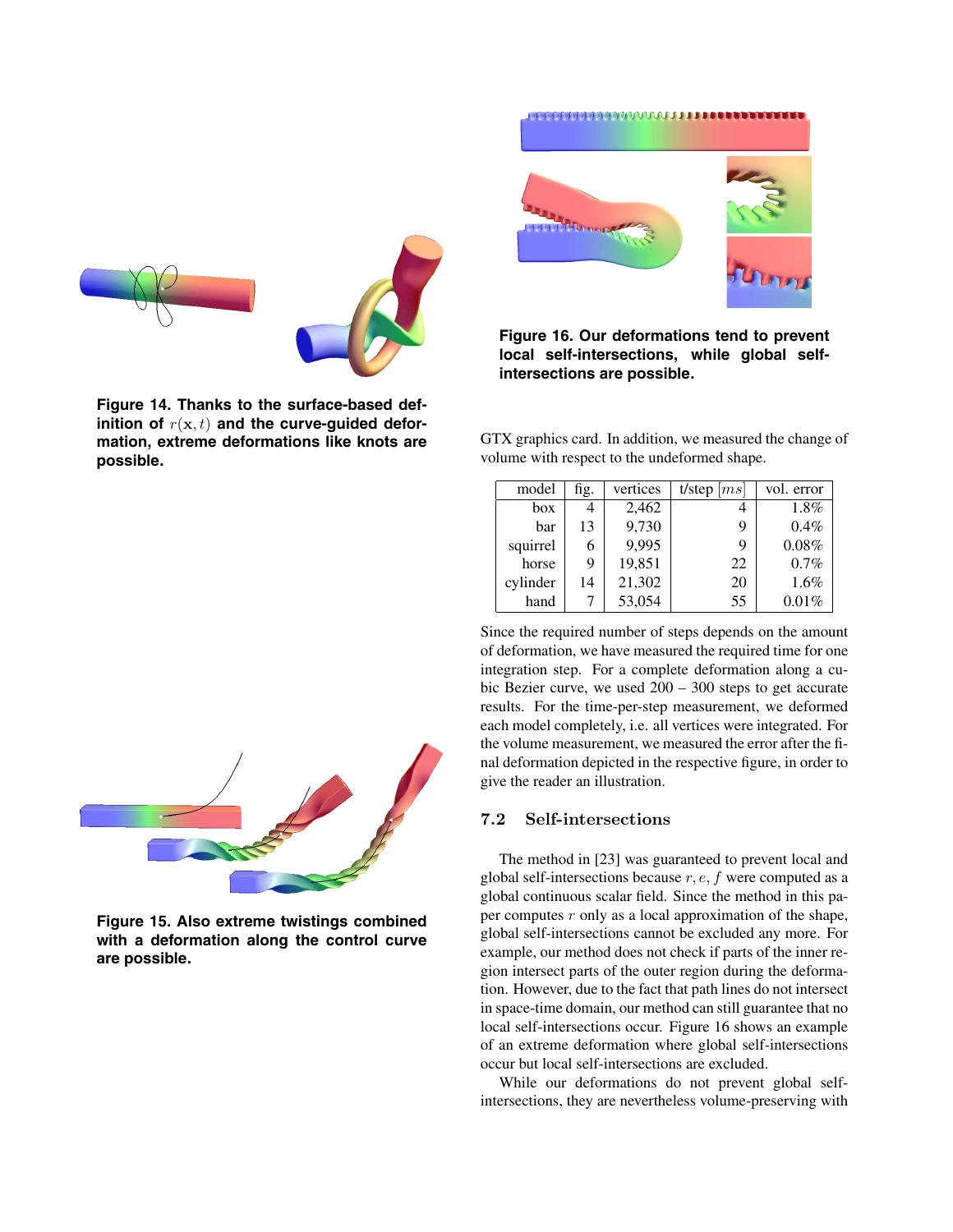

**Figure 17. While the original VFSD method (left) prevents global self-intersections, it introduces strong distortions under extreme deformations. Our method (right) tolerates global self-intersections, with the advantage that extreme deformations are free of distortions and the amount of deformation can be exactly controlled.**

respect to our definition of volume: Given the shape represented as a closed triangle mesh, we define its volume as the sum of the signed volumes of the tetrahedrons formed by the mesh triangles and the origin. It turns out that our method preserves this volume even during self-intersections. The toleration of global self-intersections has the advantage that more extreme deformations are possible without introducing distortion artifacts. Figure 17 shows a comparison of a strong bending deformation using the original VFSD method and our method. Using the original method, it is hard to control the deformation precisely and strong distortions of the shape occur. Using our method, the volume is preserved more uniformly while the amount of deformation can be precisely controlled.

## **8 Conclusion**

#### **8.1 Contributions**

We presented an approach to explicitly control VFSD. In the following, we list the most relevant contributions:

**Exact control:** In contrast to the approach presented in [23], where the region of influence was controlled by simple implicit objects like spheres or cylinders, our approach permits an exact control of the deformation by defining the deformed regions directly on the surface.

**Extended steering of the deformation:** Contrary to boundary constraint modeling, the definition of the inner deformation is steered by a curve and a function. This way, deformations can be handled which can hardly be achieved with energy-minimizing approaches.

**Efficient deformations on the GPU:** In order to make the method suitable for interactive applications, we implemented in on the GPU. The main difference to [23] is that our implementation does not need any read-backs from GPU to CPU during the deformation.

## **8.2 VFSD features**

By utilizing the VFSD technique presented in [23], our approach inherits the following features:

**Intuitive editing:** Thanks to the VFSD technique, the shape's volume remains constant under deformation. This way, the deformations look natural and help the user to edit shapes in an intuitive manner.

**Avoidance of local self-intersections:** Due to the nature of path line integration, no local self-intersections can occur during the deformation.

## **8.3 Limitations**

Our deformation technique has some restrictions and limitation which we list below.

**Global self-intersections**: Contrary to [23], our method cannot guarantee to avoid global self-intersections.

**Vertex dependencies:** The method in [23] is able to integrate the vertices of the mesh independently of each other. Contrary to this, our approach needs the connectivity information of the mesh to estimate the volumetric field  $r$  out of the surface field s.

## **References**

- [1] M. Alexa. Differential coordinates for local mesh morphing and deformation. *The Visual Computer*, 19(2):105–114, 2003.
- [2] A. Angelidis, M.-P. Cani, G. Wyvill, and S. King. Swirlingsweepers: Constant-volume modeling. In *Computer Graphics and Applications, 12th Pacific Conference on (PG'04)*, pages 10–15, 2004.
- [3] A. Angelidis, G. Wyvill, and M.-P. Cani. Sweepers: Swept user-defined tools for modeling by deformation. In *Proceedings of Shape Modeling and Applications*, pages 63–73. IEEE, June 2004.
- [4] F. Aubert and D. Bechmann. Volume-preserving space deformation. *Comput. and Graphics*, 21(5):6125–639, 1997.
- [5] G. H. Bendels and R. Klein. Mesh forging: editing of 3dmeshes using implicitly defined occluders. In *SGP '03: Proceedings of the 2003 Eurographics/ACM SIGGRAPH symposium on Geometry processing*, pages 207–217, Aire-la-Ville, Switzerland, Switzerland, 2003. Eurographics Association.
- [6] M. Botsch and L. Kobbelt. Multiresolution surface representation based on displacement volumes. *Computer Graphics Forum*, 22(3):483–491, 2003. (Proceedings Eurographics 2003).
- [7] M. Botsch and L. Kobbelt. An intuitive framework for realtime freeform modeling. *ACM Trans. Graph.*, 23(3):630– 634, 2004.
- [8] M. Botsch and L. Kobbelt. Real-time shape editing using radial basis functions. *Computer Graphics Forum*, 24(3):611– 621, 2005. (Proceedings Eurographics 2005).